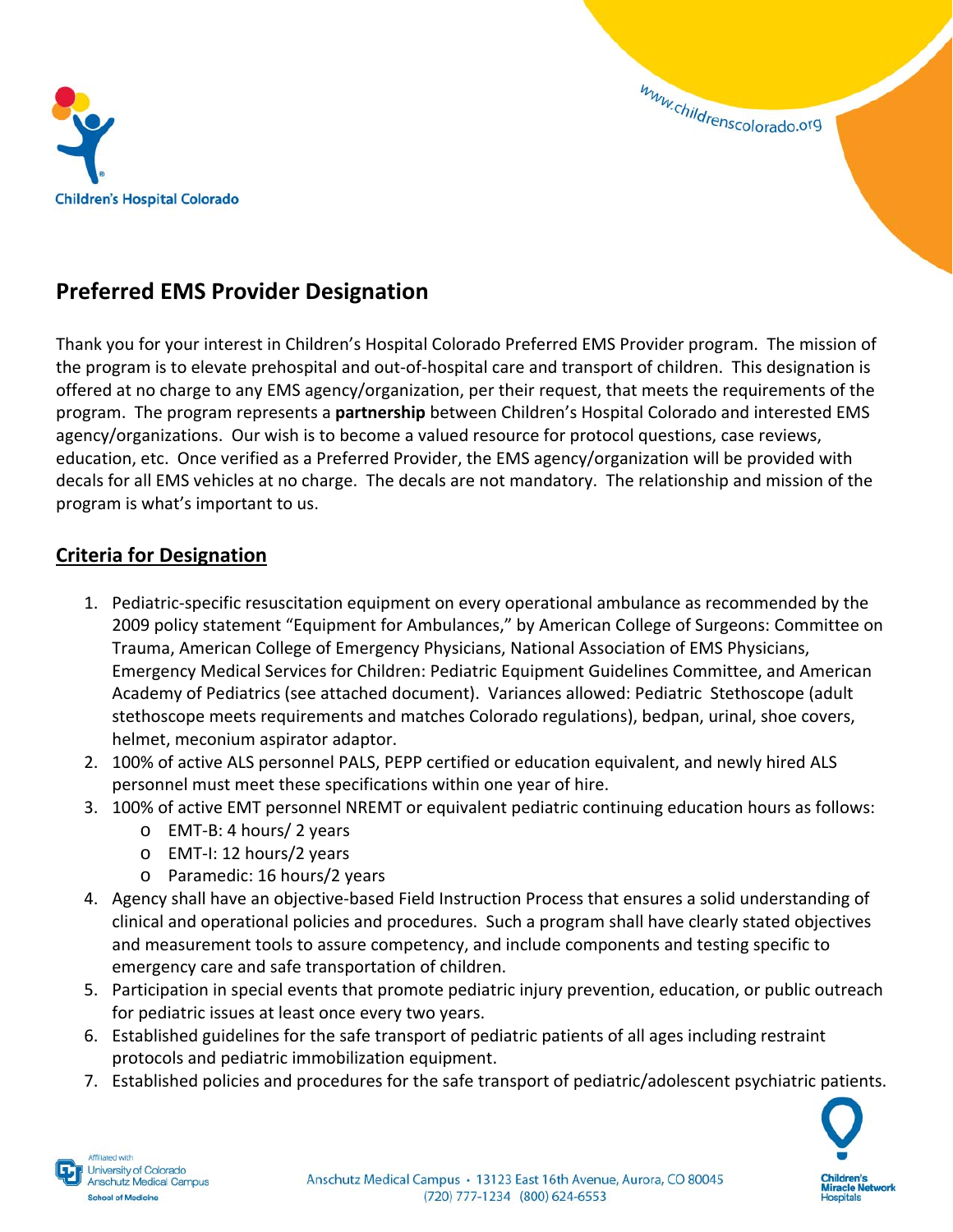- 8. Quality Assurance/Improvement processes in place to include pediatric-specific indicators. Minimum requirements for the program include a method to collect and analyze data to discover variances, a definitive plan for improvement, and the on‐going evaluation of the success of the QA/QI plan with measures that are outcome based.
- 9. Every two years, agency holding Children's Hospital Preferred EMS Provider designation will be required to submit documentation (see attached checklist) verifying compliance.

Effective 9/22/11

### **Services Provided**

This program is about partnership. Children's Hospital Colorado recognizes the remarkable contributions of EMS in saving children's lives. The services we provide are **entirely** at the discretion of the EMS agency/organization. Services we offer, at no charge, include but are not limited to:

- Protocol review and recommendations
- Case Reviews
- On-Site EMT Continuing Education
- Consultation/Professional Opinion by Double Board Certified Pediatric Emergency Medicine Physician, and access to other Pediatric Specialists
- Additional pediatric resources/education
- 5x8 Decals for ambulances/agency vehicles to demonstrate commitment to pediatric care to your community (optional)

#### **Application Form**

See pages 3‐4

#### **Questions?**

Ashley Balakas, RN, BSN, CPEN EMS Outreach & Education Program Coordinator Children's Hospital Colorado 13123 E. 16<sup>th</sup> Ave., B251 Aurora, CO 80045 ashley.balakas@childrenscolorado.org 303.724.2556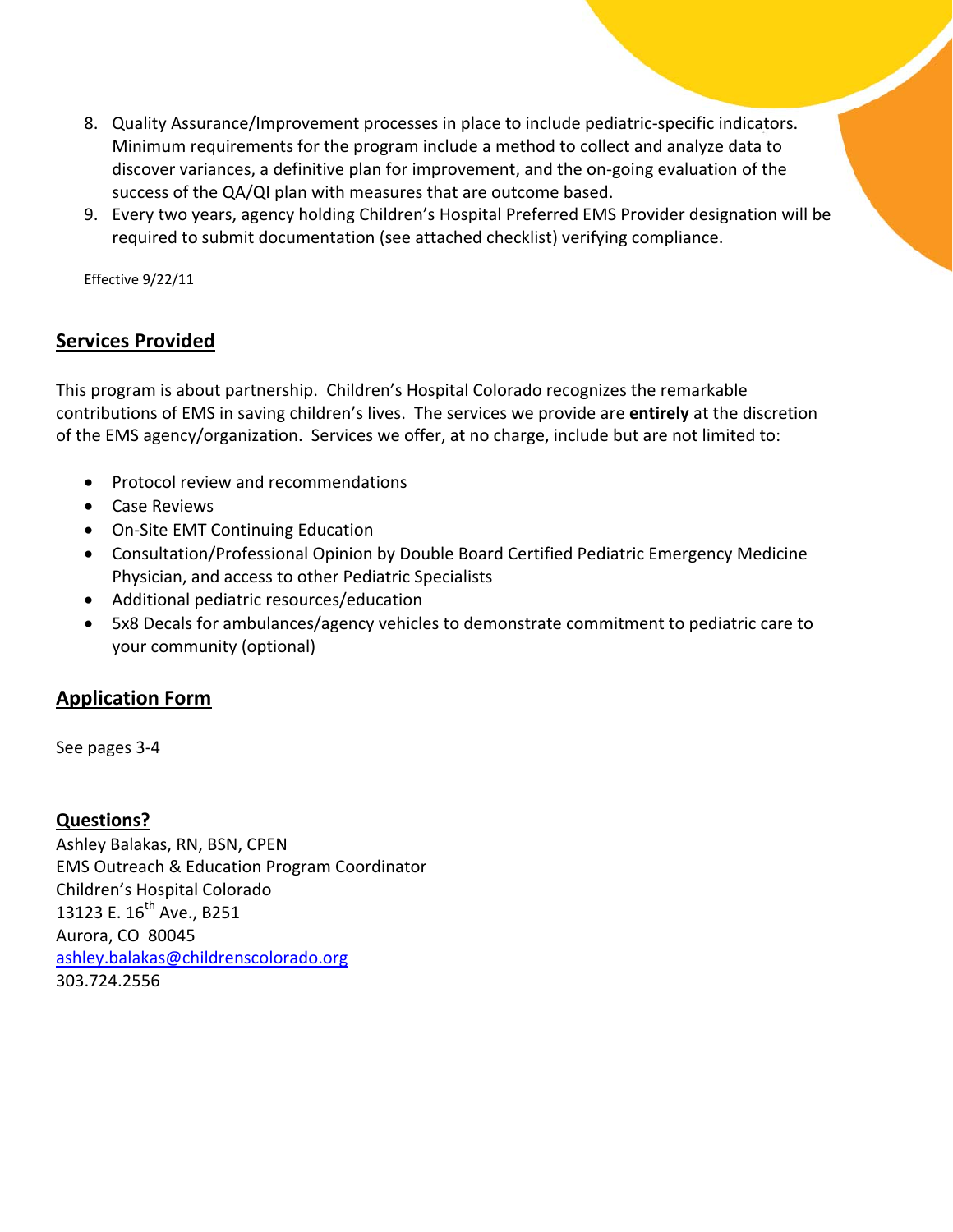# **Children's Hospital Colorado, EMS Program Preferred EMS Provider Program/Designation**

| <b>Agency Name</b>                             |  |
|------------------------------------------------|--|
| Date                                           |  |
| Name of Person Submitting<br>Form <sup>*</sup> |  |
| Credentials/Title                              |  |

\*Chief or Clinical Manager/Supervisor

| <b>Criteria</b>                                          | Yes/No | <b>Documentation</b>              |
|----------------------------------------------------------|--------|-----------------------------------|
| Pediatric-specific resuscitation equipment on every      |        | Yes/No verification, only.        |
| operational ambulance as recommended by the              |        |                                   |
| 2009 policy statement "Equipment for                     |        |                                   |
| Ambulances," by American College of Surgeons:            |        |                                   |
| Committee on Trauma, American College of                 |        |                                   |
| <b>Emergency Physicians, National Association of EMS</b> |        |                                   |
| Physicians, Emergency Medical Services for               |        |                                   |
| Children: Pediatric Equipment Guidelines                 |        |                                   |
| Committee, and American Academy of Pediatrics            |        |                                   |
| (see attached). Variances allowed (please see first      |        |                                   |
| page of this document).                                  |        |                                   |
| 100% of active ALS personnel PALS, PEPP certified        |        | Yes/No verification, only.        |
| or education equivalent, and newly hired ALS             |        |                                   |
| personnel must meet these specifications within          |        |                                   |
| one year of hire.                                        |        |                                   |
| 100% of active EMT personnel NREMT or                    |        | Please submit pertinent           |
| equivalent pediatric continuing education hours as       |        | documentation verifying criteria. |
| follows:                                                 |        |                                   |
| EMT-B: 4 hours/ 2 years                                  |        |                                   |
| EMT-I: 12 hours/2 years                                  |        |                                   |
| Paramedic: 16 hours/2 years                              |        |                                   |
| Agency has objective-based Field Instruction             |        | Please submit pertinent           |
| Process that ensures a solid understanding of            |        | documentation verifying criteria  |
| clinical and operational policies and procedures.        |        | or Field Training Manual.         |
| Program has clearly stated objectives and                |        |                                   |